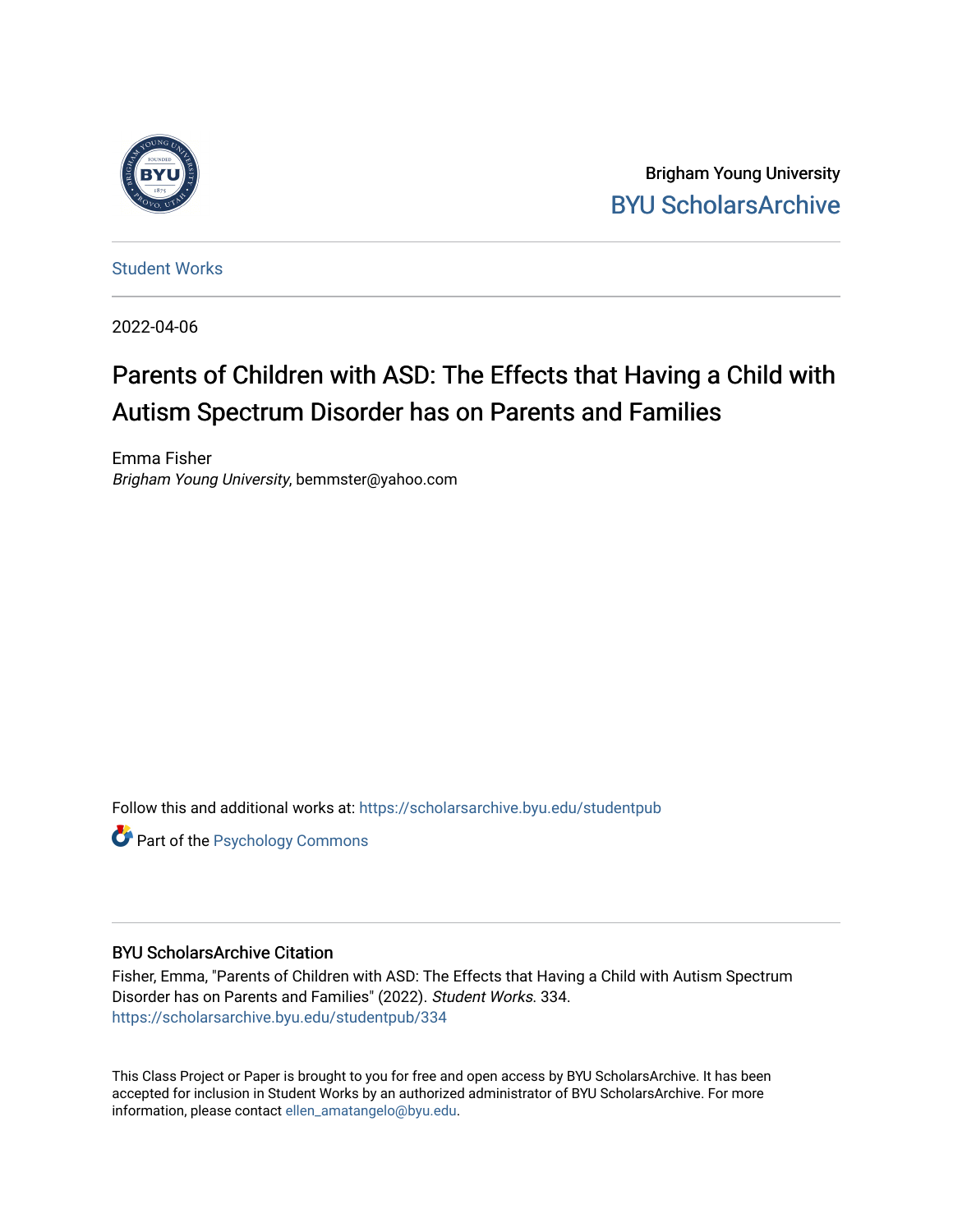### **Parents of Children with ASD: The Effects that Having a Child with Autism Spectrum**

### **Disorder has on Parents and Families**

Emma Fisher

Department of Psychology, Brigham Young University

#### **Author Note**

I have no known conflict of interest to disclose.

Correspondence concerning this article should be addressed to Emma Fisher. Email:

[memmafish@gmail.com](mailto:memmafish@gmail.com)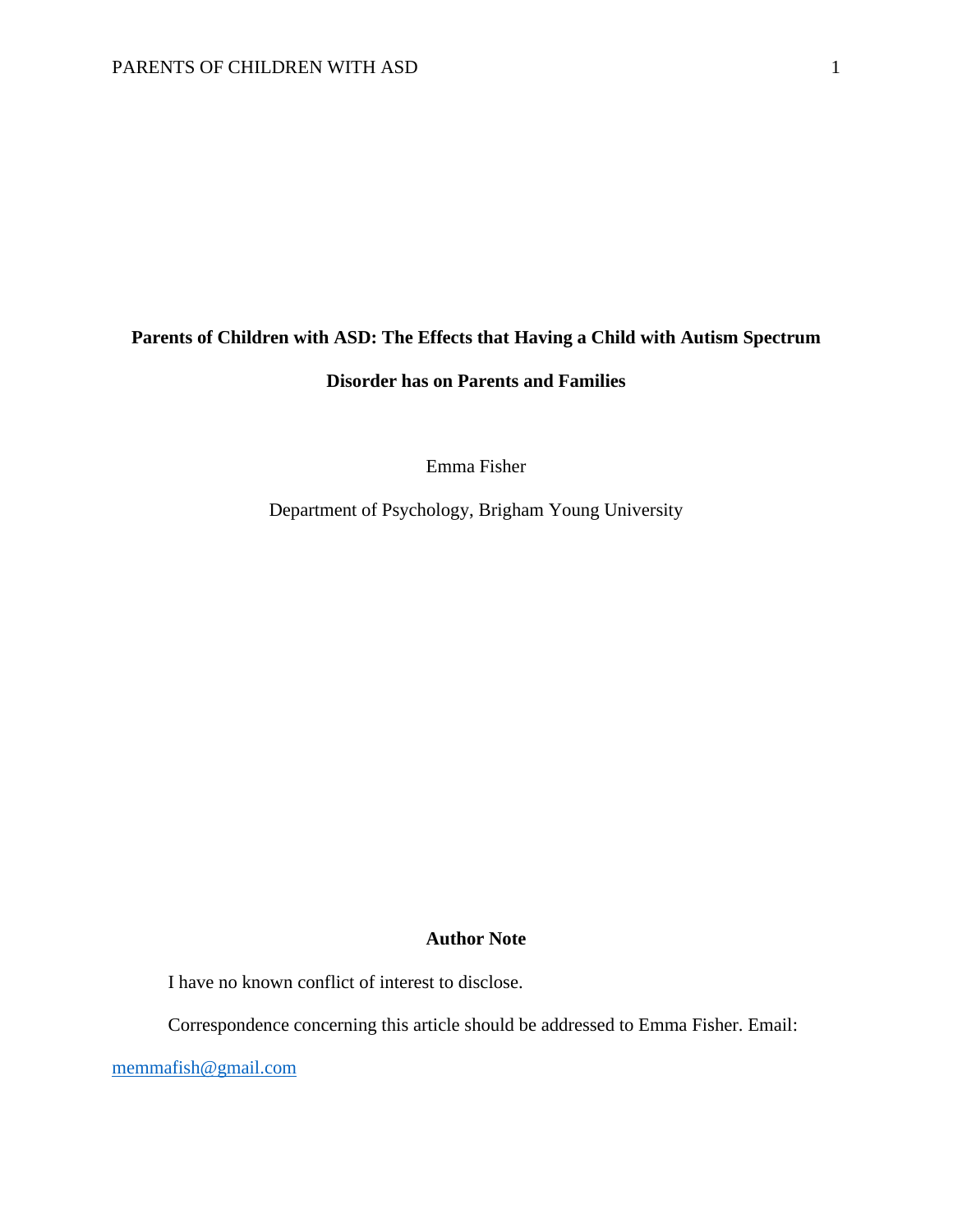#### **Abstract**

Autism spectrum disorder (ASD) is a largely prevalent disorder that is typically first diagnosed at a young age. This diagnosis can have extreme effects on the family members of these children with the parents or guardians receiving the greatest impact of these effects. Having a child with ASD can be detrimental to a parent's mental health as well as to the family's functioning capabilities. This literature review found and reviewed 11 articles to interpret the psychological effects that having a child with ASD has on parents. Additionally, this article aimed to determine the effectiveness of intervention programs that have been implemented in these families and if they would be helpful in the future. It was found that there is a significant amount of parental stress as well as large amounts of anxious and depressive symptoms present in the parents of children with ASD. Furthermore, the evidence suggests that the intervention programs implemented in these specific studies decreased the negative symptomology of parents of children with ASD as well as improved overall family functioning.

*Keywords:* autism spectrum disorder, parental stress, family functioning, intervention programs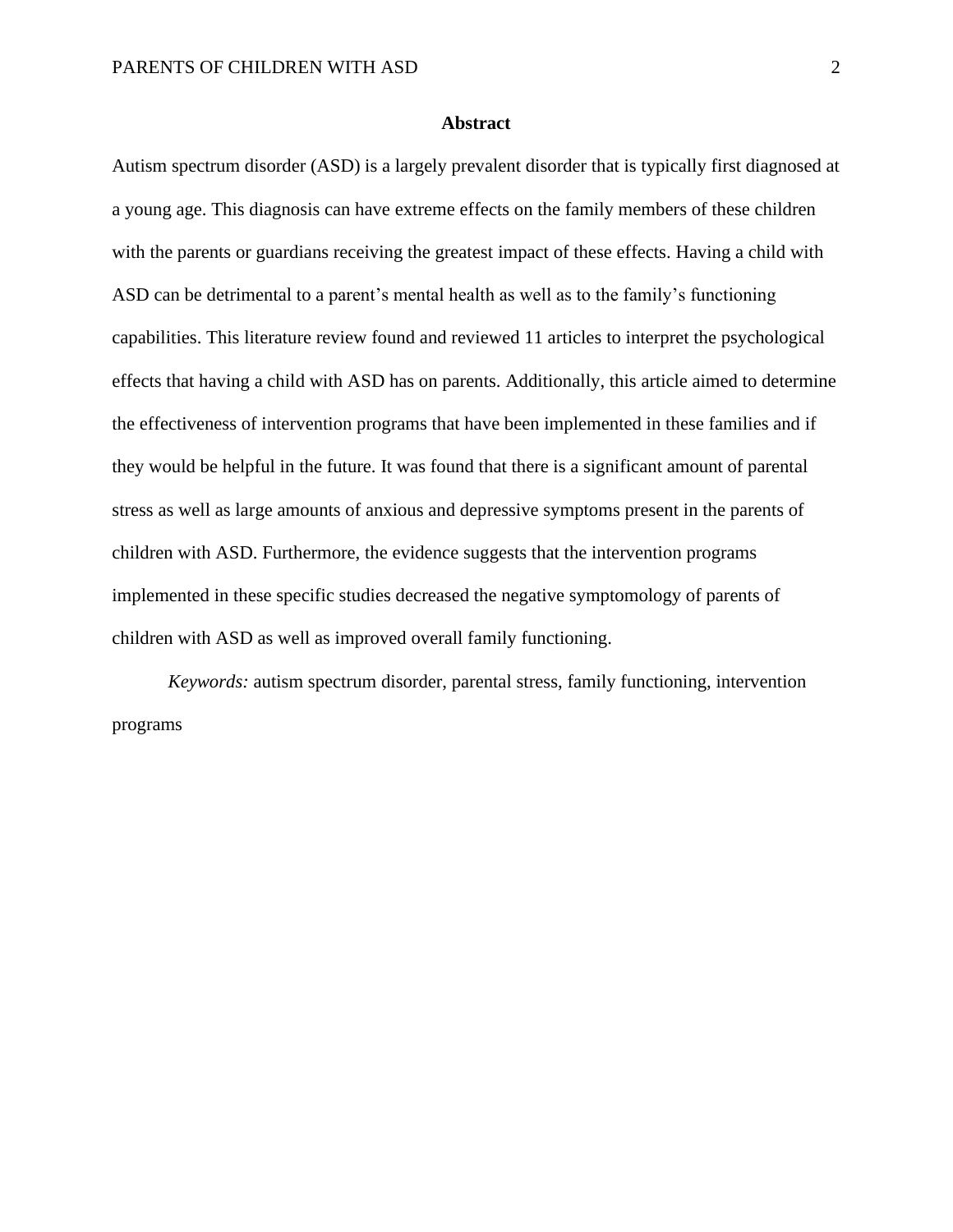## **Parents of Children with ASD: The Effects that Having a Child with Autism Spectrum Disorder has on Parents and Families**

Autism Spectrum Disorder (ASD) is a developmental disorder that impacts the nervous system and impairs one's ability to interact and communicate with others as well as some motor skills (American Autism Association, 2020). ASD is typically manifest in the first three years of life and is a common disorder that affects 1 in 54 children worldwide, with symptoms varying between each person (National Autism Association, 2020).

There have been some findings that reveal that there is a high correlation between parents of children with ASD and an increase in parental stress levels (Feinberg et al., 2014; Khanna et al., 2010; McStay et al., 2013; Pattini et al., 2019). Along with this, there have also been correlations found between significant behavioral problems in children—particularly young boys—with ASD and an increase in psychologically depressive symptoms in their parents (Bromley et al., 2004). As ASD is generally found in the first few years of life, the parents have a large amount of responsibility put on them as they raise their child. Because of this increase in responsibility, there are more concerns about the psychological stress manifested in these parents. Due to the increase in the parents' psychological stress, there are some parents that need therapy or other resources and are not receiving them.

While not all families are significantly impacted, trends illustrate that there could be more need for assistance in these parents' lives than what is being offered. For these reasons, this literature review will examine empirical literature on the psychological effects that children with ASD have on their parents or guardians. This review will specifically examine the psychological symptoms of parents, the effect that having a child with ASD has on family functioning, and the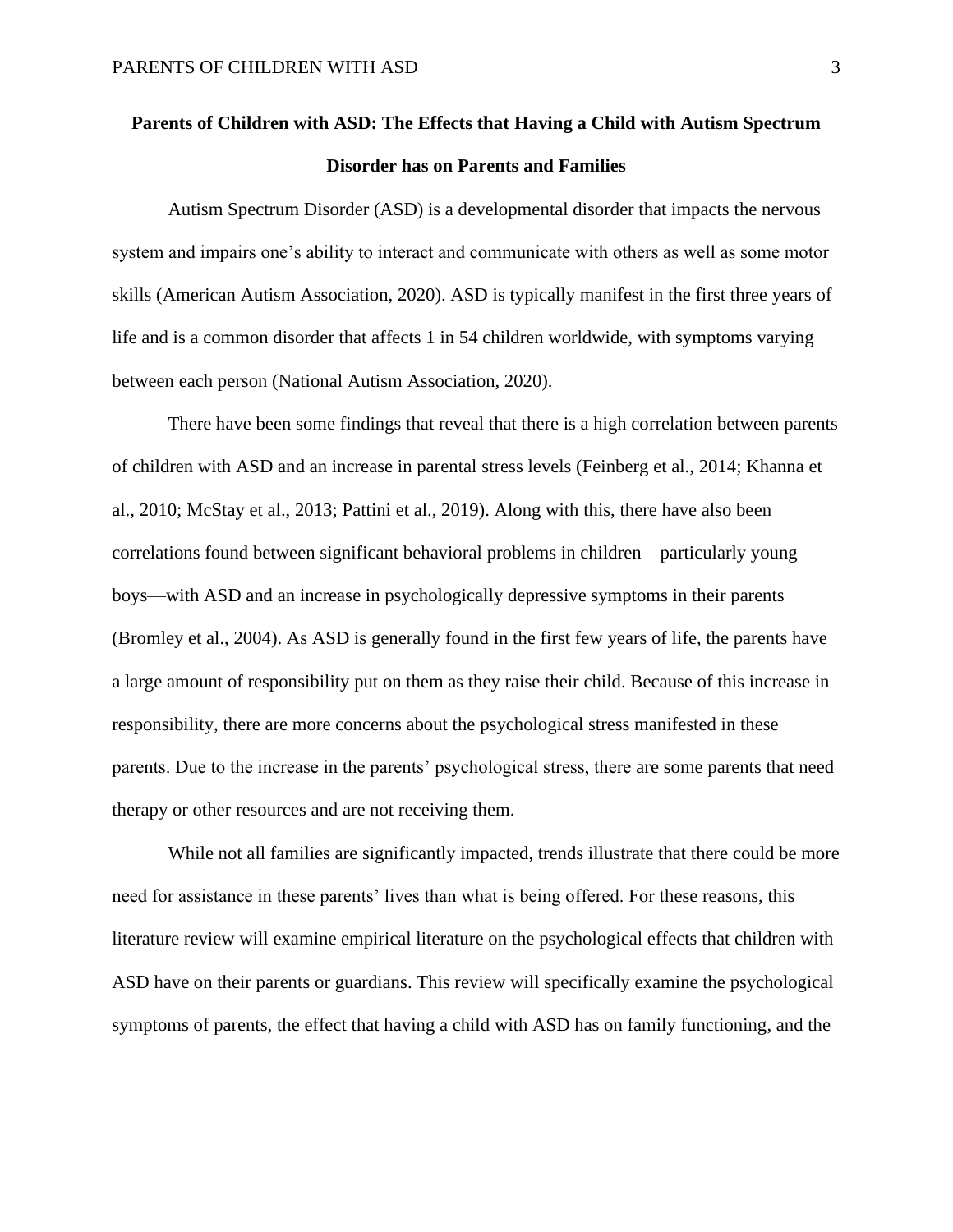effectiveness of previously implemented intervention programs, as well as some possible implications for future research.

#### **Methods**

This search was done to find the effects of having a child with autism has on parental stress levels, as well as the effectiveness of intervention programs in the lives of parents of children with ASD. The three databases used in this search were PsychInfo, Web of Science, and PUBMED. To find the correct articles relative to the question at hand, the search items included: 'autism' OR 'ASD' OR 'autism spectrum disorder' AND 'mental health' AND 'family stress' OR 'parental stress' AND 'United States'. There were also filters used to narrow the search results.

This search gave 111 articles and therefore, to narrow the results, the search excluded 1) non-empirical articles, and 2) articles conducted before the year of 1990. Specific items such as 'United States' and the keywords of 'family stress' were added to this search to narrow the results. This then gave 37 results which were then analyzed. The 11 articles that were used in this study were those that passed the criteria of 1) pertaining to the appropriate topic, 2) written in the English language, and 3) pertaining to the parents and other family members of children with ASD and not pertaining to the children themselves.

#### **Results**

The information regarding parents of children with ASD was similar across all the articles found. However here, they will be summated within three subgroups which include the psychological symptomology of parents of children with ASD, the impact ASD has on parental family functioning, and intervention programs and the degree of helpfulness in their targeted areas.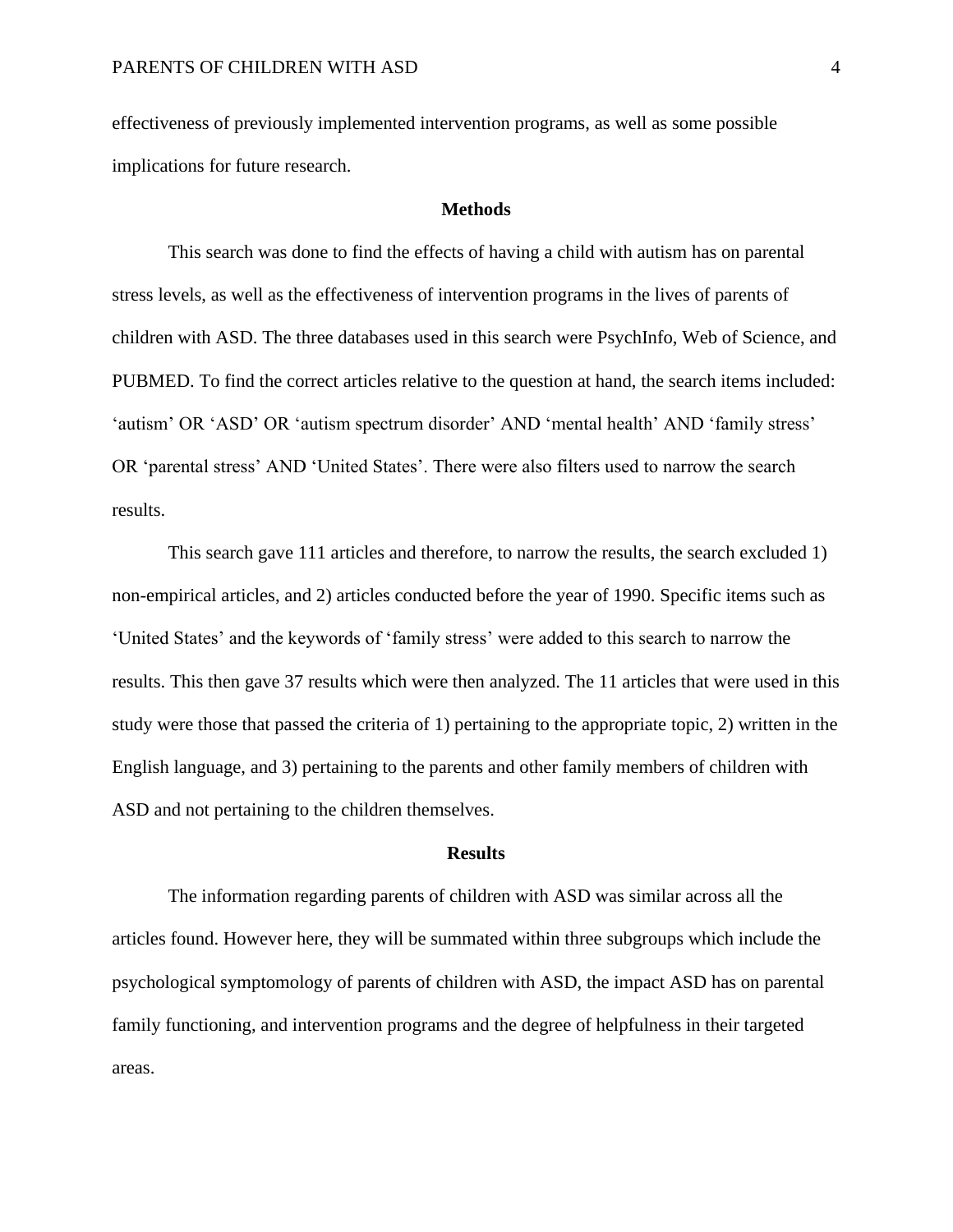#### **The Psychological Symptomology of Parents**

Each study touched on the manifestations of different psychological symptoms from parents of children with ASD with parental stress being the most highly mentioned. Pattini et al. (2019) specifically discusses the major differences between mothers of children with ASD and mothers of typically developing children and their levels of anxiety and parental stress. They did so by administering a psychological stress test to 15 mothers of children with ASD (M-ASD), and 15 mothers of typically developing children (M-TD). They then measured the differences in heart rate and cortisol levels; the participants were also interviewed and given stress tasks. Each of these measurements were purposed towards analyzing the differences between the reactions of M-ASD and M-TD. Their results illustrated that M-ASD experience heightened levels of anxiety, lower social motivation, and an increase in avoidance strategies compared to M-TD. They also found that there were significant stress-induced rises in cortisol levels that were only present in M-ASD. There were some limitations that were presented within this article, one of which was that the sample size for each group tested was not extremely large and therefore could affect the validity of these findings. However, this study still offers a unique view of these mothers' lives and the effects that having a child with ASD has on them.

Khanna et al. (2010) illustrated similar results to those demonstrated in the study performed by Pattani et al. 2019. They did so by administering a wide variety of self-assessments that examined different areas in the parents' lives such as parental stress levels, quality of life, coping strategies, etc. Something that is of importance to note is that of the 1,039 selfassessments sent out, only 304 were returned, therefore creating a sample size that was smaller than the desired amount. This also effects the demographics that are tested here as the researchers could not choose who responded. However, as this number does meet the standards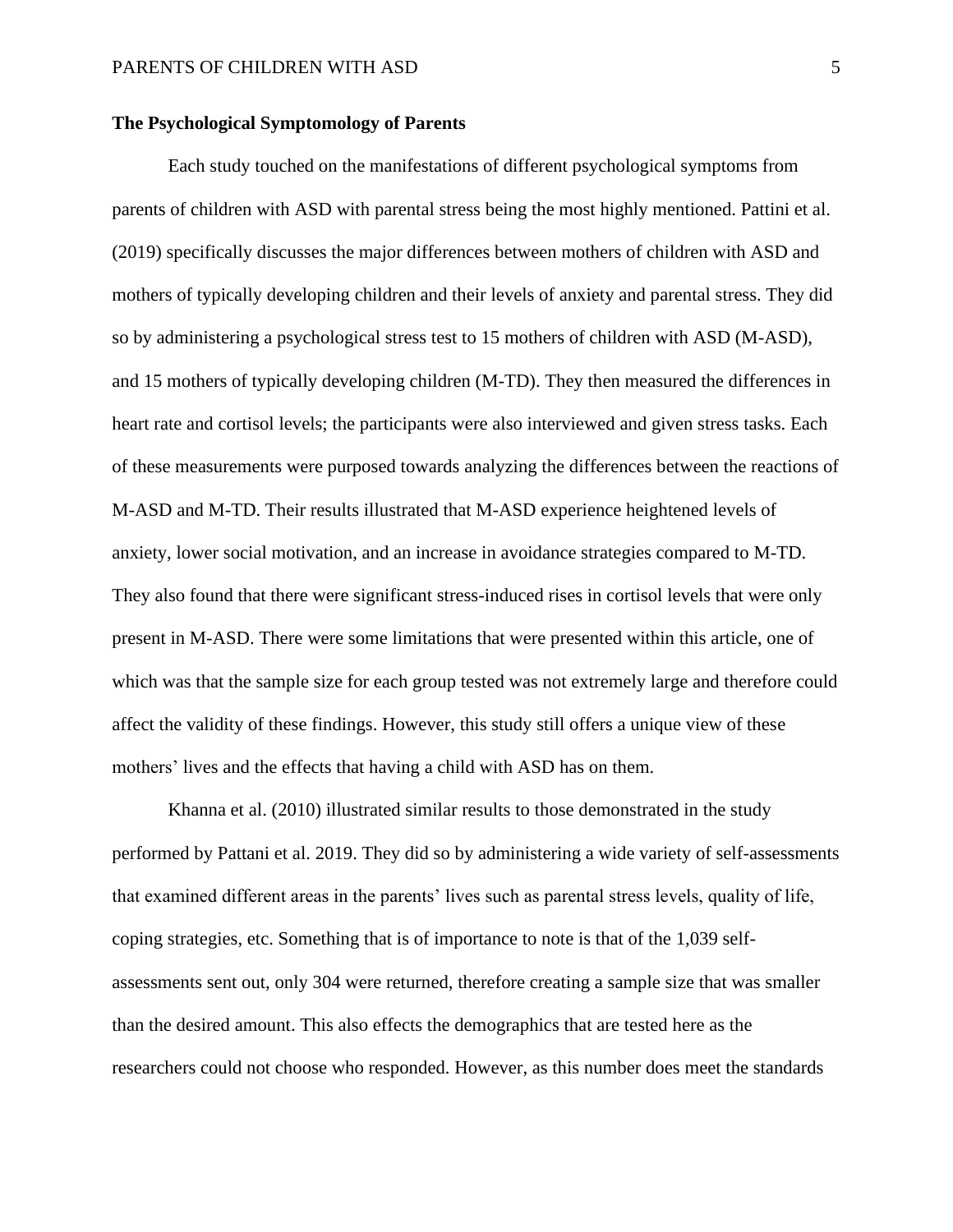#### PARENTS OF CHILDREN WITH ASD 6

for statistical significance the findings show validity. The results from the responses received indicated that high levels of anxiety exhibited in the parents are correlated to lower amounts of support offered to them by their community or family. The results also revealed that the parents who reported a larger extent of behavioral problems and functional impairment in their children scored significantly lower on the quality-of-life assessment than those parents who did not. This study also compares the scores they received from parents of children with ASD to those of the general US population. Their comparison showed that parents who have children with ASD scored much lower in physical health, general health, social functioning, mental health, emotional role, and in their mental component summary than the general population.

Another study took a different approach in trying to determine what factors of having a child with ASD causes the most parental stress (McStay et al., 2013). They measured the child with ASD's age, behavioral disorders, and quality of life to see if these may be large contributing factors to parental stress. Like Pattini et al. (2019) they compared the scores received by children with ASD and their parents to typically developing children and their parents. Unlike the limitations of Pattini et al., (2019) they had 204 participating parents. Though one limitation that can be seen here is that a large portion of the children tested in this study were male with a significantly smaller female population. However, they saw that young males often caused more stress in parents than did young females (McStay et al., 2014). Their findings showed that age and verbal ability did not have a significant impact on parental stress, however there were significant correlations found between autism severity and increased parental stress. Parental stress also tended to increase if the child was less proficient in attention and social skills as well as if they demonstrated a large amount of behavioral opposition and hyperactivity. However parenting stress levels went down if the child's quality of life was better (McStay et al., 2013).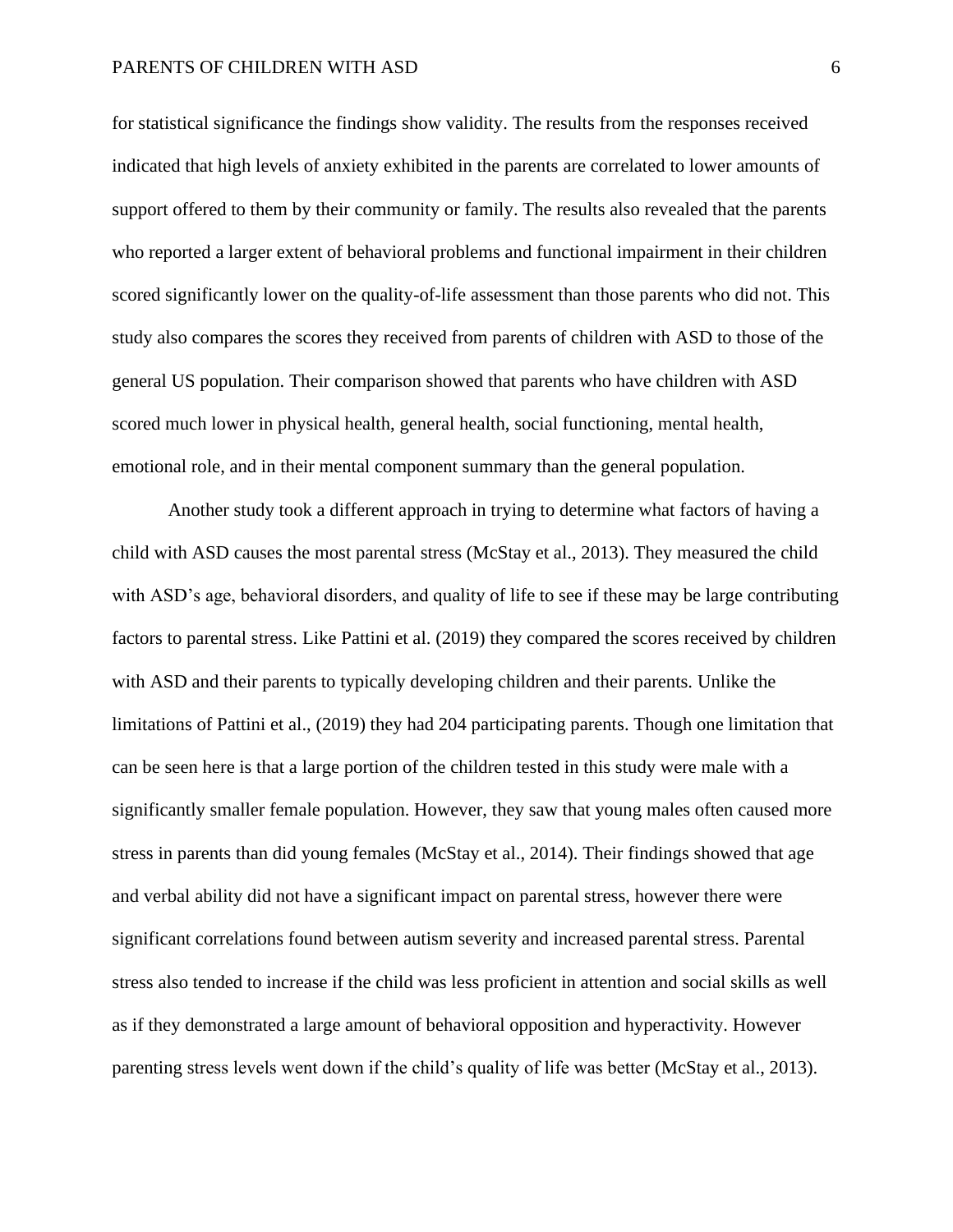Nevertheless, if the child demonstrated higher degrees of behavioral problems, then the parents' quality of life decreased (Khanna et. al., 2010; McStay et al., 2013).

As described in each of the studies above and several others, there is a significant amount of parental stress present in parents of children with ASD that is not typically present in parents of typically developing children (Khanna et al., 2010; Pattini et al., 2019; Schiltz et al., 2017). As represented by the data, there are certain aspects of ASD and its symptoms that cause greater psychological symptomology within parents. Behavioral difficulties and social impairment are both common factors that have correlated to higher levels of parental stress than other ASD symptoms (Feinberg et al., 2014; Khanna et al., 2010; McStay et al., 2013; Pattini et al., 2019; Schiltz et al., 2017).

#### **Children with ASD and Family Functioning**

Along with looking into what specific aspects of ASD cause parental stress and other symptomology, some of these studies investigated how the symptoms exhibited by the parents effect the family and its systems. Di Renzo et al. (2021) did so through a cross-sectional study across 61 families of children with ASD. They aimed to test the children with ASD and their differentiated qualities and abilities as well as the family and their reactions to certain behaviors or actions shown by the child. They did this to see if the children had a significant impact on the family interactions and family systems within. A questionnaire was used as the main method for testing their hypothesis. This testing strategy could be a limitation due to other methods such as interviews being substantially more in depth. However, from the information gathered, it was found that the parents who had good quality of relationships with their spouse were associated with better parental competence and therefore had lower stress levels in caring for their children (Di Renzo et al., 2021). This was evident even if their children presented the typically stressful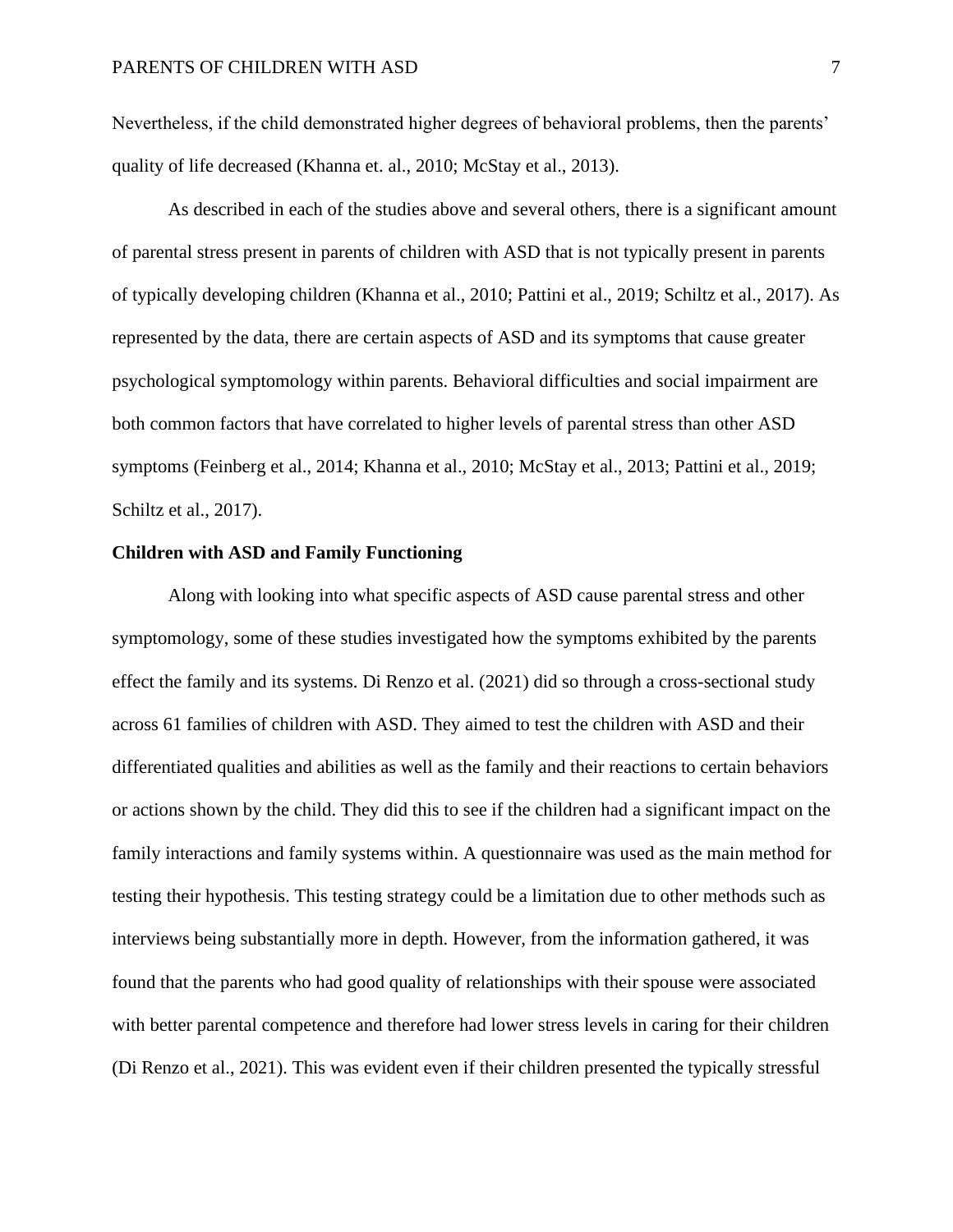characteristics mentioned by McStay et al. 2013. Di Renzo et al. (2021) also saw that the families who were more balanced and had healthier interactions tended to have less stress in their lives than those who reported an unbalanced and problematic functioning family with unhealthy interactions.

Similarly, another study explored parent-child interactions and parental attitude in rearing children with ASD as both are integral in understanding the growth and development of children (Ozturk et al., 2014). This was done by examining questionnaire responses given by 99 participating parents of children with ASD. They found that the parenting attitudes differed between mothers and fathers. The mothers were more prone to feel as if they must take on more of the responsibility for interacting with and caring for their child(ren) with ASD than the fathers did. This study also noted that the parents who experienced heightened stress directly relating to their parental role often felt that a large amount of their stress came from the interactions they had with their child(ren) (Ozturk et al., 2014). To add, the parents that received less support (familial, social, therapeutic, etc.) were more likely to experience greater levels of psychological stress than the parents that had more access to or were already receiving more support (Bromley et al., 2004) This was also seen in the study done by Khanna et al. (2010). The parents that struggled with balancing the differentiating roles that they held without additional support from outside sources also showed increased signs of stress related parental functioning as well as depressive symptoms (Bromley et al., 2004; Ozturk et al., 2014).

While Ozturk et al. (2014) performed the testing process through implementation of questionnaires, Bromley et al., (2004) instead used an interview process. There was some similarity in the number of parents participating as one had 99 (Ozturk et al., 2014) and the other had 71 (Bromley et al., 2004) which both reach the amount sufficient for statistical significance.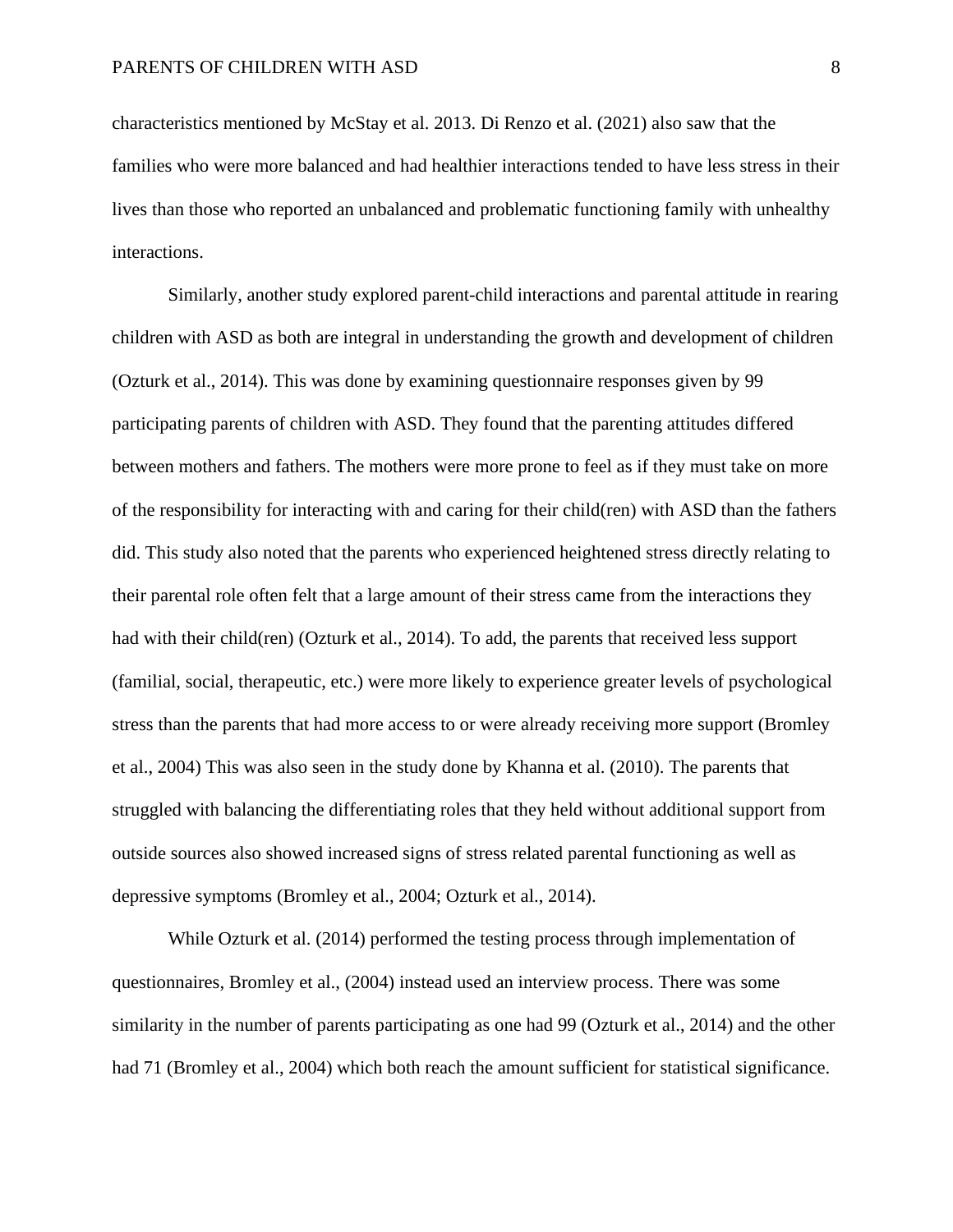#### PARENTS OF CHILDREN WITH ASD 9

However, there are differing limitations present in each of these studies. Ozturk et al. (2014) tested both mothers and fathers of children with ASD whereas Bromley et al. (2004) only tested mothers of children with ASD. This presents a possible constraint in the comparison of these two studies and their findings as one has a less generalized population than the other. Nevertheless Ozturk et al. (2014) does mention that there was a sparse number of fathers that were willing to participate in this study, so the comparison made previously is still valid.

Another study by Rodrigue et al. (1993) took a different approach in examining the effects that children with ASD had on family processes by instead looking at the siblings and their perspectives. They administered different scales that measured social and behavioral adjustment in the children as well as a scale that measured satisfaction for the parents. There was a total of 59 siblings of children with either ASD or typically developing children to offer a comparison between the different perspectives. A limitation in the research could be that Rodrigue et al. (1993) did not examine the size of the family and if that had a greater impact on the siblings and the expectations forced upon them. Rao & Beidel (2009) performed an extremely similar study of the siblings and the parents of children with ASD and their adjustment and stress levels. Here, the biggest limitation is that their sample size is quite small  $(n=29)$  and does not reach statistical significance like other studies do.

From the results of these two studies, it was determined that a significant number of siblings of children with ASD felt that they received less parental attention than their sibling with ASD. They also noticed that a degree of the increased parental stress had a residual effect on the siblings of children with ASD. It was also found that if the parents' marital satisfaction was higher, then both the parents and the siblings adjusted better to having a child with ASD in the home (Rodrigue et al., 1993). However, having a child with ASD also showed some negative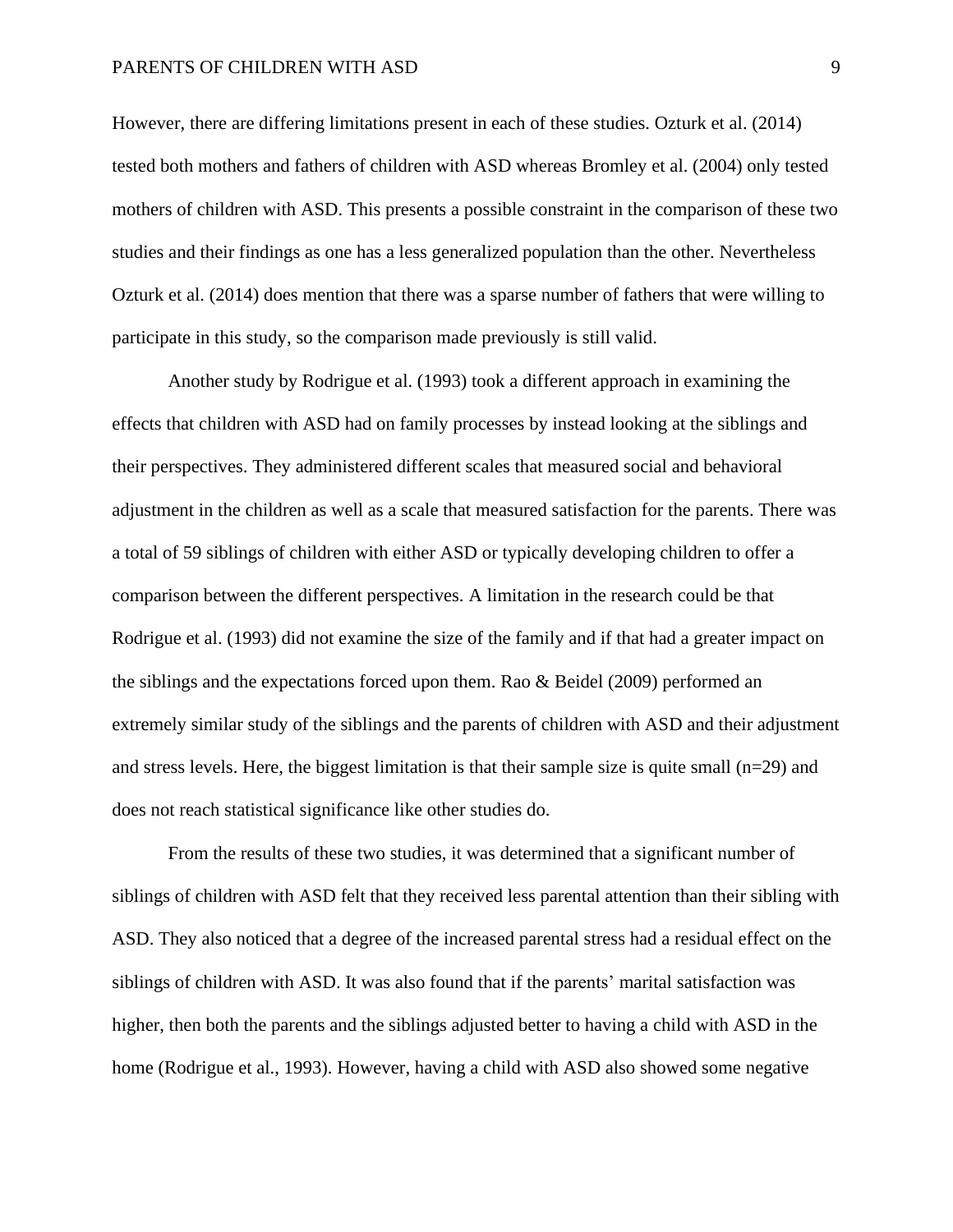#### PARENTS OF CHILDREN WITH ASD 10

effects on marital relationships and job-related stressors, which in turn effected time for family activities and family flexibility (Rao & Beidel, 2009). The parents felt that they were limited in career paths because they needed to stay home and care for their child with ASD. The families also reported having less time or resources available for family vacations or general family outings (Rao & Beidel, 2009). This then took a toll on the amount of time they were able to spend together as a family, which therefore weakens family processes.

#### **Intervention Programs and Their Effectiveness**

As the studies previously mentioned have shown, there is high correlation between parental stress and other symptomology and having children with ASD. Because of this, there have been many intervention programs put into place to try and help with these issues. One such program is a cognitive behavioral intervention called Problem-Solving Education (PSE). PSE's goal is to treat depression through six sessions of intervention with mothers and their children with ASD. Feinberg et al. (2014) performed a randomized clinical trial to compare different sessions of 59 parents receiving PSE and 63 parents receiving smaller amounts of care or support from outside sources. Through this they found evidence that PSE showed efficacy in decreasing parental stress and depressive symptoms. It was also noted that the mothers that received PSE treatment had an increase in social coping skills in comparison to the mothers that received smaller amounts of care from outside sources. They also saw that the mothers receiving PSE tended to implicate what they were learning it into situations where they addressed problems either directly related to or that were made more difficult by their child with ASD. There were 122 participants in this study so a larger sample size than previously mentioned studies, however, there was a limited demographic here as there was only a small section of a certain area that was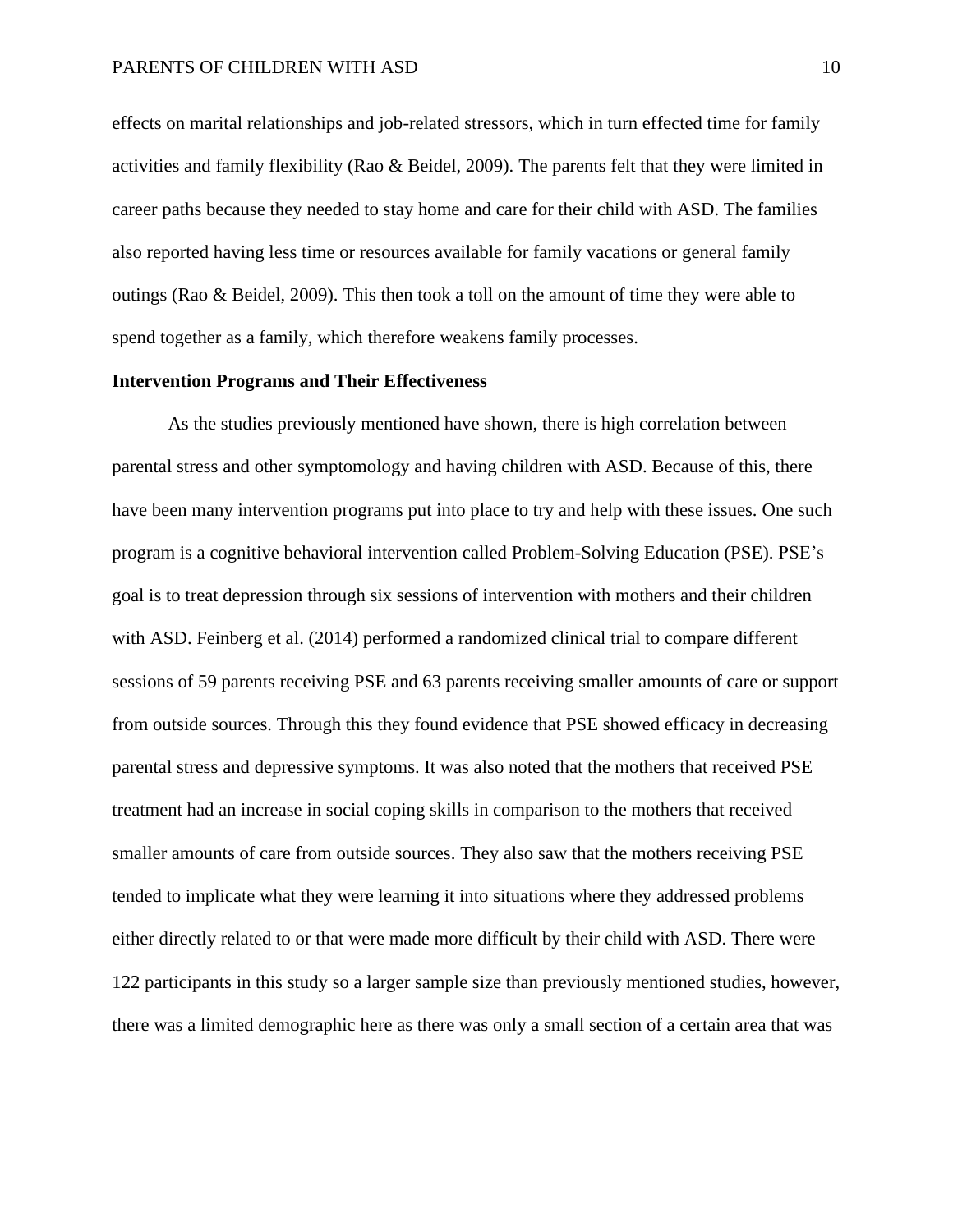interviewed. Though their findings are still promising and pointed towards PSE as likely being successful in future implications and testing.

Another approach taken within studying the effectiveness of interventions was comparing two different programs of intervention to each other, rather than studying just one. Iadarola et al. (2017) uses this method by comparing the outcomes of 180 children with ASD and their parents participating in a randomized clinical trial of parent training. They then split the participants into two groups and assigned them to the different intervention programs. The first of which is the parent training program (PT) which aims to teach new skills, decrease disruptive behavior and aid in areas where participants had skill deficits through classes and role plays with parents. The psychoeducation program (PEP) had the same goals but addressed them through scheduled therapy and scheduled sessions that offered the parents information on how to help their children.

Like the process used in the study done by Feinberg et al. (2014) Iadarola et al. (2017) then analyzed the parents' stress levels, caregiver strain and sense of competence post intervention process. The results here reported that both groups showed improvement, however PT illustrated an increase in sense of parental competence as well as reduction in parental strain and stress in comparison to PEP. Nevertheless, it took varying amounts of time for these significant differences to appear in the data from PEP. Some differences appeared at 12 weeks while others appeared at up to 24 weeks which could present a limitation in the validity of the results as they did not all come together and were measured at different times. It was also found that there was an increase in child disruptive behavior from those that were a part of the PT program. This finding was consistent within non-ASD populations as well. And, as the sample size was larger, this could be an appropriate representation of other ASD populations worldwide.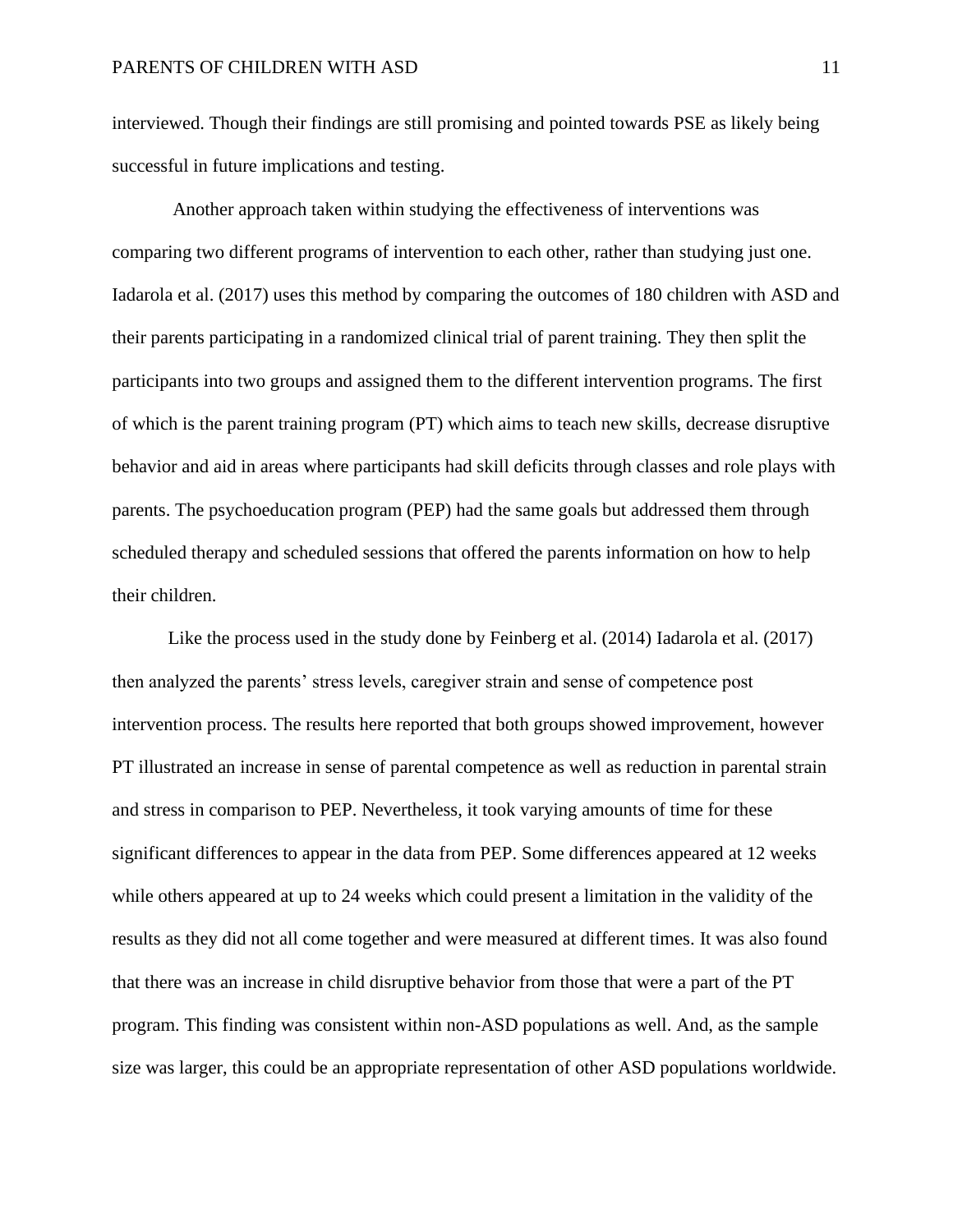There are presently a large quantity of intervention programs functioning worldwide; many of which are implemented to target certain areas of the parents' or the children's lives (i.e., parental stress, anxious and/or depressive symptoms, quality of life, social skills, family processes, coping mechanisms, etc.). Like the PSE (Feinberg et al., 2014), PT, and PEP programs (Iadarola et al., 2017), the program for the education and enrichment of relational skills (PEERS) aims to improve the social skills, knowledge, and frequency of peer interactions, as well as decrease ASD symptomology in children (Schiltz et al., 2017). PEERS also works with parents in discussing the success of the treatments. PEERS has been seen to improve family functioning by increasing parental self-efficacy as well as decreasing familial disruption, and parental anxious and depressive symptoms (Schiltz et al., 2017). The biggest limitation of this study done on PEERS is that it does not necessarily test the efficacy of the program but rather the changes seen in the families after the intervention process. However, even with this specific limitation, the information gathered from the data still points toward promising outcomes in the PEERS program and the positive impact it has on improving the social skills of children with ASD (Schiltz et al., 2017). Along with this, the PT, PEP (Iadorola et al., 2017), PSE (Feinberg et al., 2014), and PEERS (Schiltz et al., 2017) all showed promising evidence that these interventions strongly related to an increase in the quality of life and other positive impacts on the parents and families of children with ASD, even if some had a stronger correlation than others.

#### **Discussion**

The research presented in this literature review shows evidence that having a child with ASD in the home has a significant impact on the psychological well-being of the parents in addition to family functionality. The research also suggests that there is a substantial difference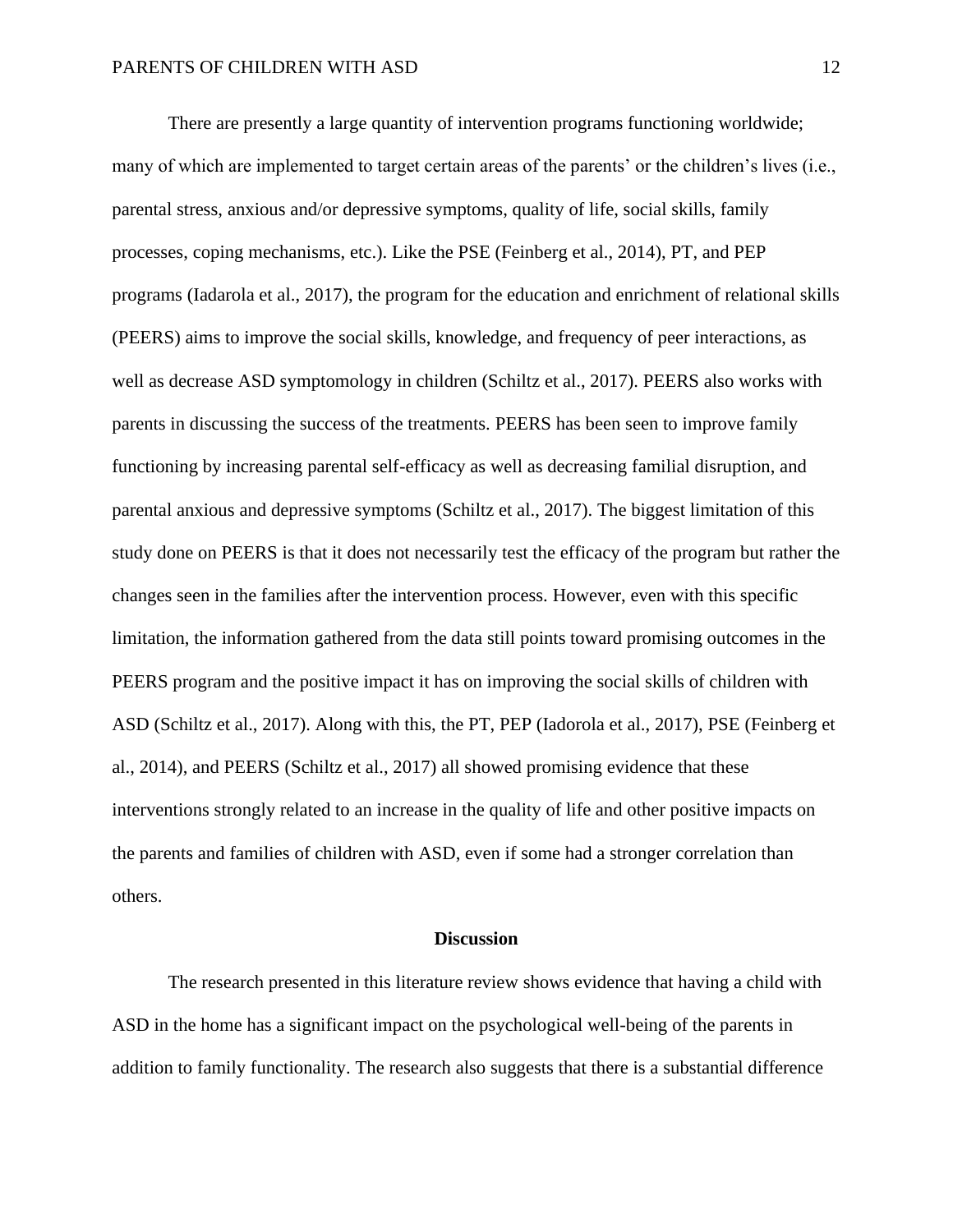in families of children with ASD compared to the general population and families of typically developing children, especially pertaining to the physical and emotional health and well-being of the parental figures in these families. The studies highlighted here also exhibit indications of the efficacy of implemented intervention programs in families of children with ASD. These programs, though differing in their targeted areas of improvement, were seen to decrease parent stress levels as well as reduce caregiver strain. Intervention programs also aided in increasing the social and coping skills of both the children with ASD and their parents—particularly the mothers.

The greatest limitation of the research reviewed is the smaller sample sizes. There are a few studies represented here that exceed 100 participants which then weakens the validity of the results presented in the articles with less participants, as well as lessens the probability for generalizability within these articles. Another limitation within the articles is the methodology used within each study as a most of them were not longitudinal and relied largely on selfreported data. There needs to be future research in this area to gain a more reliable analyzation of how these findings occur across multiple populations and whether future implementation of intervention programs should be considered. However, the current findings presented in these studies provide substantial evidence to suggest that there is a large amount of parental stress and other psychological symptoms exhibited in the parents of children with ASD. Additionally, the data here has shown that intervention programs have been helpful in reducing these negative symptoms in parents and improving their quality of life and overall mental health. Therefore, this issue and possible interventions need to be looked at more in depth to further improve the lives of parents of children with ASD.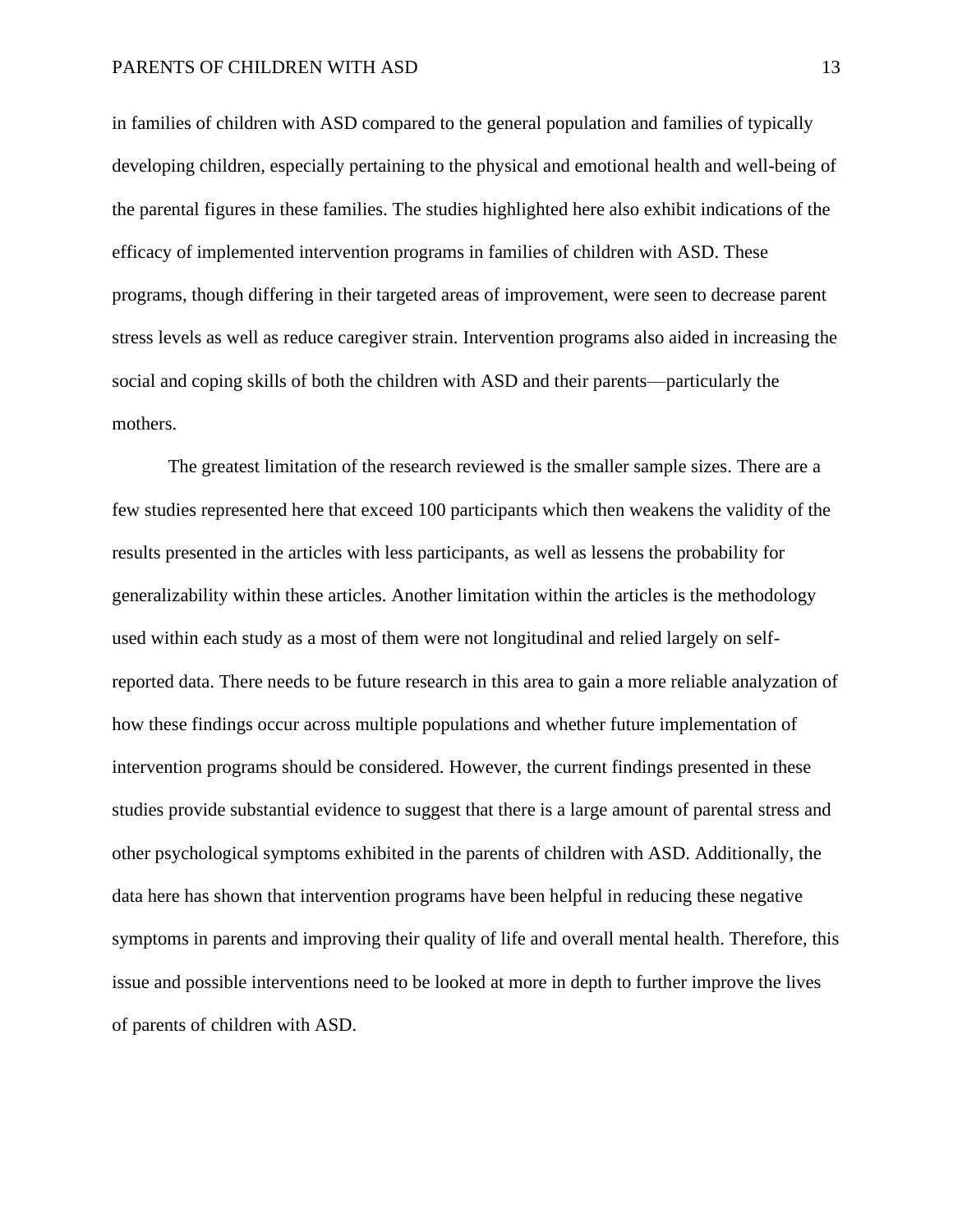#### **References**

- Bromley, J., Hare, D. J., Davison, K., & Emerson, E. (2004). Mothers supporting children with autistic spectrum disorders: Social support, mental health status and satisfaction with services. *Autism, 8*(4), 409-423. [https://10.1177/1362361304047224](https://10.0.4.153/1362361304047224)
- Di Renzo, M., Guerriero, V., Petrillo, M., & Bianchi di Castelbianco, F. (2021). What is parental stress connected to in families of children with autism spectrum disorder? Implications for parents' interventions. *Journal of Family Issues,* [https://10.1177/0192513X211030735](https://10.0.4.153/0192513X211030735)
- Feinberg, E., Augustyn, M., Fitzgerald, E., Sandler, J., Ferreira-Cesar Suarez, Z., Chen, N., Cabral, H., Beardslee, W., & Silverstein, M. (2014). Improving maternal mental health after a child's diagnosis of autism spectrum disorder: Results from a randomized clinical trial. *JAMA Pediatrics, 168*(1), 40-46. [https://10.1001/jamapediatrics.2013.3445](https://10.0.3.233/jamapediatrics.2013.3445)
- Iadarola, S., Levato, L., Harrison, B. *et al.* Teaching parents behavioral strategies for autism spectrum disorder (ASD): Effects on stress, strain, and competence. *J Autism Dev Disord* 48, 1031–1040 (2018).<https://doi.org/10.1007/s10803-017-3339-2>
- Khanna, R., Madhavan, S.S., Smith, M.J. *et al.* Assessment of health-related quality of life among primary caregivers of children with autism spectrum disorders. *J Autism Dev Disord* 41, 1214–1227 (2011).<https://doi.org/10.1007/s10803-010-1140-6>
- McStay, R. L., Dissanayake, C., Scheeren, A., Koot, H. M., & Begeer, S. (2014). Parenting stress and autism: The role of age, autism severity, quality of life and problem behaviour of children and adolescents with autism. *Autism*, *18*(5), 502–510. [https://doi](https://doi-org.erl/10.1177/1362361313485163)[org.erl/10.1177/1362361313485163](https://doi-org.erl/10.1177/1362361313485163)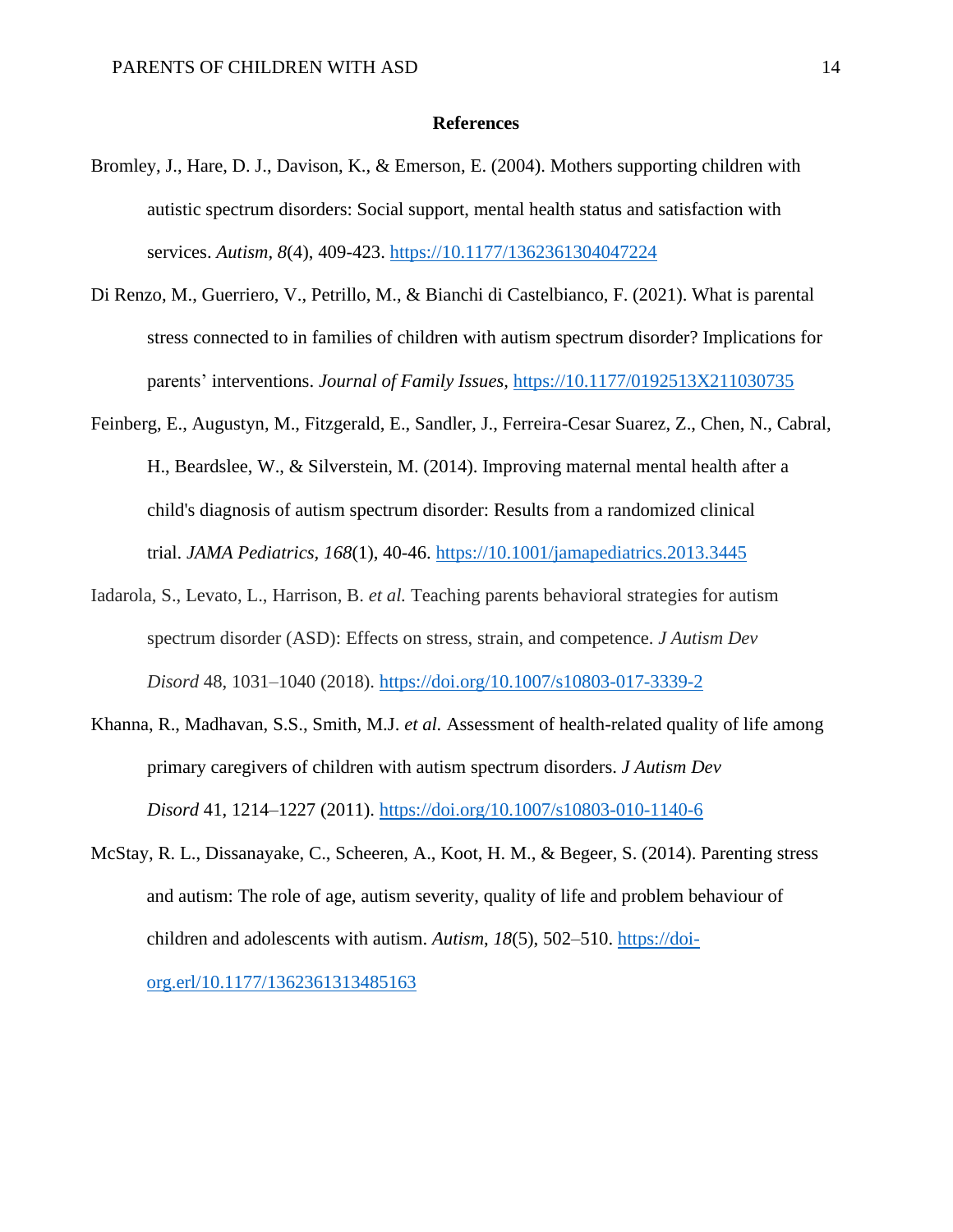- Ozturk, Y., Riccadonna, S., & Venuti, P. (2014). Parenting dimensions in mothers and fathers of children with autism spectrum disorders. *Research in Autism Spectrum Disorders, 8*(10), 1295-1306. [https://10.1016/j.rasd.2014.07.001](https://10.0.3.248/j.rasd.2014.07.001)
- Pattini, E., Carnevali, L., Troisi, A., Matrella, G., Rollo, D., Fornari, M., & Sgoifo, A. (2019). Psychological characteristics and physiological reactivity to acute stress in mothers of children with autism spectrum disorder. *Stress and Health, 35*(4), 421-431. [https://10.1002/smi.2870](https://10.0.3.234/smi.2870)
- Rao, P. A., & Beidel, D. C. (2009). The impact of children with high-functioning autism on parental stress, sibling adjustment, and family functioning. *Behavior Modification*, *33*(4), 437–

451. <https://doi.org/10.1177/0145445509336427>

- Rodrigue, J.R., Geffken, G.R. & Morgan, S.B. (1993). Perceived competence and behavioral adjustment of siblings of children with autism. *J Autism Dev Disord* **23,** 665–674. <https://doi.org/10.1007/BF01046108>
- Schiltz, H. K., McVey, A. J., Magnus, B., Dolan, B. K., Willar, K. S., Pleiss, S., Karst, J., Carson, A. M., Caiozzo, C., Vogt, E., & Van Hecke, A. V. (2017). Examining the links between challenging behaviors in youth with ASD and parental stress, mental health, and involvement: Applying an adaptation of the family stress model to families of youth with ASD. *Journal of Autism and Developmental Disorders, 48*(4), 1169-1180.

[https://10.1007/s10803-017-3446-0](https://10.0.3.239/s10803-017-3446-0)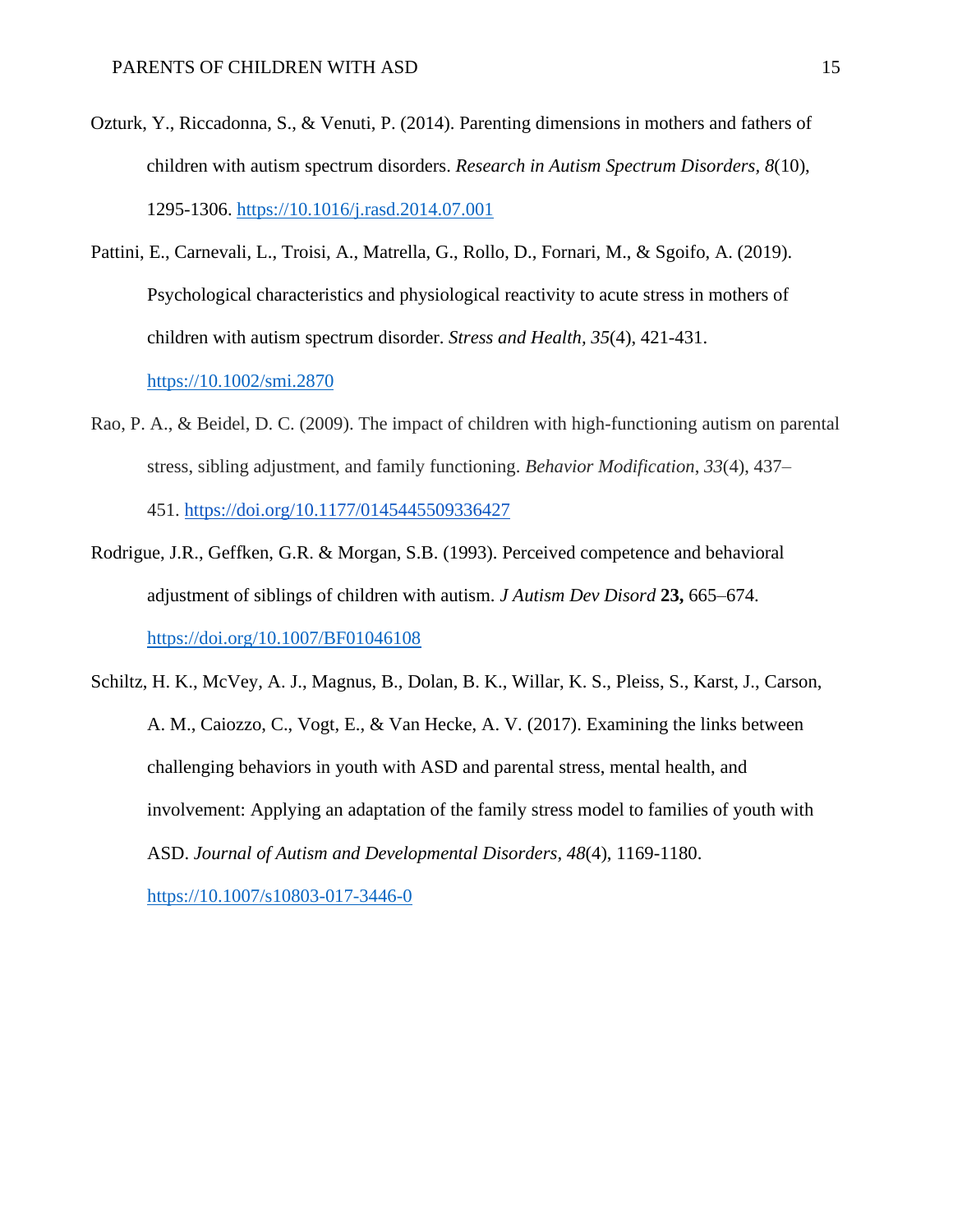#### **Changes Made from the Writing Lab**

After attending the FHSS writing lab for my introduction I extended my introduction greatly. I also reworded many different things to make my writing much clearer especially around my explanations and definitions for different terms and aspects of my paper. They also advised me to add more citations to my introduction, so I did my best to do so. Lastly, they helped me to figure out the funnel in my introduction and how I could better transition the different aspects there. My second visit to the FHSS writing lab for my full paper was less productive. The biggest piece of advice I was given during this visit was to reword my explanations of studies and how they performed their analyses. They also recommended that I make my citations clearer. By this they meant that it was a little difficult to determine which part of the information my citations were referring to. So, I did my best to adjust according to information and directions they gave me.

#### **Changes Suggested for Classmates**

The biggest thing I found myself recommending in my peer reviews was more coherency and clarity in their thoughts. There were many sentences that I read that I could find out what the meaning was, but it took several times reading over it to figure out what they were trying to say. When this happened, I would comment, "I think I understand what you are trying to say here but it is not completely clear. Maybe try rewording this sentence to make sure you get your full purpose across." Or I would ask specific questions so that they could see what was missing in their thought. In some papers, there was some missing pieces such as lack of synthesis, summary, or analysis, so I would remind them that it was something that needed to be added. I would also suggest minor grammatical changes or possible ways that they could reword their sentences so that it made more sense or flowed better. It was also convenient to have a rubric to